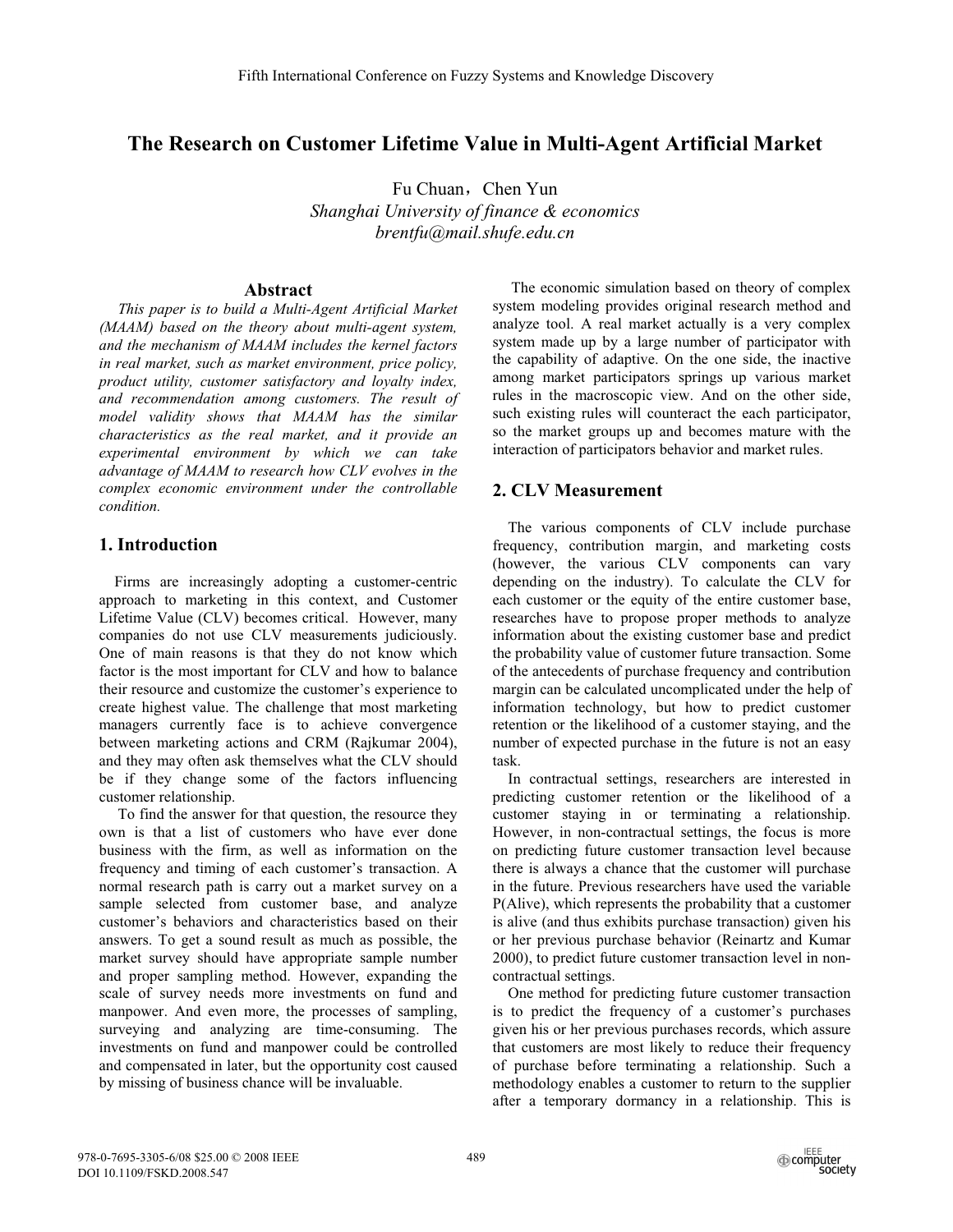called the  $\degree$  always-a-share  $\degree$  scenario. However, another method of measure assumes that when a customer terminates a relationship, he or she does not return to the supplier. This is also called the  $\degree$  lost-for-good  $\degree$ scenario (Rust, Zeithaml, and Lemon 2004). If a customer is won back after termination, the company treats the customer as a new customer and ignores its history with the customer. The two measure methods mentioned above are suit for different industries. The lost-for-good approach is better reflects the characters of customer in a market with intense competition than always-a-share. Thus, we use the lost-for-good approach in this study. Given antecedents purchase records, predictions of transaction probability, costs of product or service, and discount rate, the CLV function we use can be represented as in (1):

$$
CLV = CCV + \sum_{i=1}^{n} (p_i - c_i) \cdot \gamma \cdot (1 + d)^i / \tau \qquad (1)
$$

where

CCV = Customer current value calculated from antecedents purchase records;

 $P_i$  = price of product or service in i th year;

 $c_i$  = cost of product or service in i th year;

 $\tau$  = purchase frequency in the future;

 $\gamma$  = probability of transaction in the future;

 $d =$  discount rate from money (set at zero in this study because the length of customer relationship is short).

### **3. Multi-Agent Artificial Model**

The main title (on the first page) should begin 1-3/8 inches (3.49 cm) from the top edge of the page, centered, and in Times 14-point, boldface type. Capitalize the first letter of nouns, pronouns, verbs, adjectives, and adverbs; do not capitalize articles, coordinate conjunctions, or prepositions (unless the title begins with such a word). Leave two blank lines after the title.

Multi-Agent Artificial Model (MAAM) describes an artificial market in virtual world, which includes keen factors in real market, such as the economy activity participants (company and customer), the communication channel between company and customer, the interactive rule amount customers, and customer's behavior and feelings. Figure 1 shows the framework of MAAM.

#### **A. External Environment**

The external environment consists of three tiers, such as market layer, product layer and price layer.

1) Market Layer: Market layer defines a special artificial regional, which provide a place where company and customer have a opportunity to contact and transact. A market grid with two dimensions represents the market in MAAM. The parameter of Xsize and Ysize determines the size of market, and the square of market grid reflects the scale of market.



2) Product Layer: In real market, company put designated product to satisfy customer's need, while in MAAM, each grid of product layer is assigned a random value corresponding company distribute product in real



Fig. 2. The contractures of each tier in MAAM.

market randomly. So the value (x, y) represents the number of product in the coordinate axis with x and y.

3) Price Layer: The price layer defines the price of each grid randomly in MAAM. So the price of product is determined by the product's position projecting on the price layer, and the Price (x, y) means that the product in the grid  $(x, y)$  should be soled by the value of price. The figure 2 describes the contracture of each tier in MAAM.

### **B. Agents in MAAM**

In MAAM, there has tow kinds of agents, company and customer. The company agent has the functions like what company does in real market, determining the number of product and its position in market grid, defining the price of product, executing customer satisfactory program and customer retention project, and balancing the resource of market assigned to improve customer satisfactory level or content customer.

Customer is another participant in MAAM. There are a large number of customer agents moving randomly in the market grid with certain velocity, purchasing product in artificial market due to their demands, evaluating the utility of product and level of service, adjusting his Satisfactory and Loyalty Index (SLI) about the company,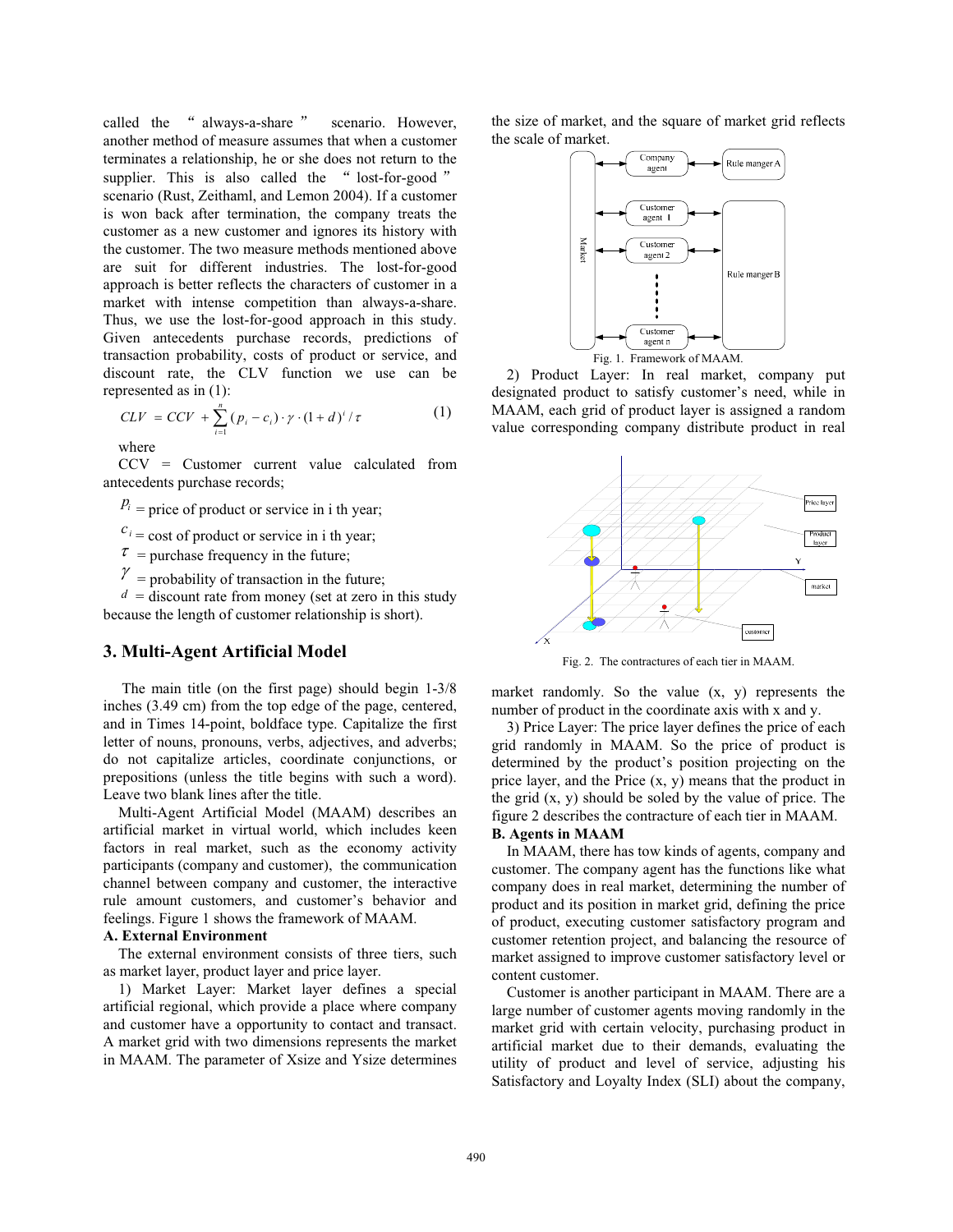and even exchange his feelings with other agents. When the SLI below a certain valve, the customer will not purchase product any more and choose to withdraw from market.

#### **C. Main Methods**

To indicate typical behavior and feelings of company and customer in real market, we use six kinds of methods in MAAM, such as deciding price, customer acquisition and retention, purchasing, degree of satisfactory and loyalty, evaluating utility of product, and customer recommendation

Just like in real market, we define the price of product fluctuates in a certain range, as in (2).

*price=Math.random()* <sup>h</sup> *pricevariable + pricelevel*   $(2)$ 

Math random ( ) is a function to generate number randomly between 0 and 1. Pricevariable defines the range of price fluctuating, and pricelevel describes the basic level of price.

In MAAM, the parameter of SLI indicates the life of a customer, and the customer churn when SLI below a certain value. The company is able to acquire new customer, which need given resource of market. The number of new customer joining in artificial market is defined in (3).

*NewAgent* = *GainRatio*  $\times$ *DeadAgent* (3)

GainRatio is the rate of customer acquired by company, which determined by the resource spent on customer acquisition. DeadAgent is number of customer churn at any tick.

Customer moves randomly in the artificial market very tick. If the target grid has product, customer will take it. It is the reason that product is assigned in the market grid randomly, customer's opportunity to contact product is also distribute randomly, which accords with the hypothesis in Pareto/NBD model that customer's makes

purchase according to passion process with rate  $\lambda$ .

The function of evaluate utility represents customer feelings about the utility of product, involving utility of product, monetary and time cost spent on purchase, as (4).

$$
\psi = f(u, p, t) = \alpha \cdot u - \beta \cdot p + \theta \cdot t \tag{4}
$$

u means the utility of product, and p defines the price of product. t shows the time spent on choosing and purchasing product, and we use tick to represent time in MAAM. The parameter of  $\alpha, \beta, \theta$  mean the weights of utility, price and time separately. As mentioned above in this study, the value of SLI changes depending on the utility of product. When the utility is positive, SLI increase a unit, and vice versa. The degree of SLI change be set due to susceptibility of customer to satisfactory. Further more, when a customer moves to a grid without product, his value of SLI will decrease a unit.

We define that a market grid can only contain a customer, so if the target grid has obtained by another customer, the position confliction occurs in artificial market. Agent take advantage of position confliction to communicate and exchange their feelings about the company, and the result is that number of product each customer owned do not change, but the SLI of each customer becomes the half of sum of two customer's SLI. **D. Event Schedule** 

 How to dispatch the order of the behavior of agent and event in MAAM is described in table I.

| TARLE |  |
|-------|--|
|-------|--|

DISPATCHING THE ORDER OF THE BEHAVIOR OF AGENT AND EVENT IN MAAM

| Step                     | Agent    | <b>Behavior</b>                                                                                                          |  |  |  |
|--------------------------|----------|--------------------------------------------------------------------------------------------------------------------------|--|--|--|
| 1                        | Company  | Deciding product price,<br>assigning product to market,<br>customer acquisition                                          |  |  |  |
| $\mathcal{L}$            | Customer | Moving in market grid randomly,<br>purchasing product                                                                    |  |  |  |
| 3                        | Customer | Evaluating the utility of product,<br>modifying SLI at any tick                                                          |  |  |  |
| 4                        | Customer | Communicating and exchanging<br>SLI when position confliction.                                                           |  |  |  |
| $\overline{\phantom{0}}$ | Customer | Do not buy product any more and<br>choose withdraw from artificial<br>market when SLI below valve.                       |  |  |  |
| 6                        | Company  | Calculating the number of product<br>sold to customer, revenue and<br>number of customer remain in<br>artificial market. |  |  |  |

#### **4. Result of MAAM and Examining Model**

#### **A. Result of MAAM**

As shown in figure 3, the result of MAAM reflects the main character of keen factors in artificial market.



From the top left of figure 3, it is clear that product is sold rapidly in the early period, so the number of product remains in market decrease fast. With the number of product in market declining, the opportunity to meet product will also bring down, which lead customer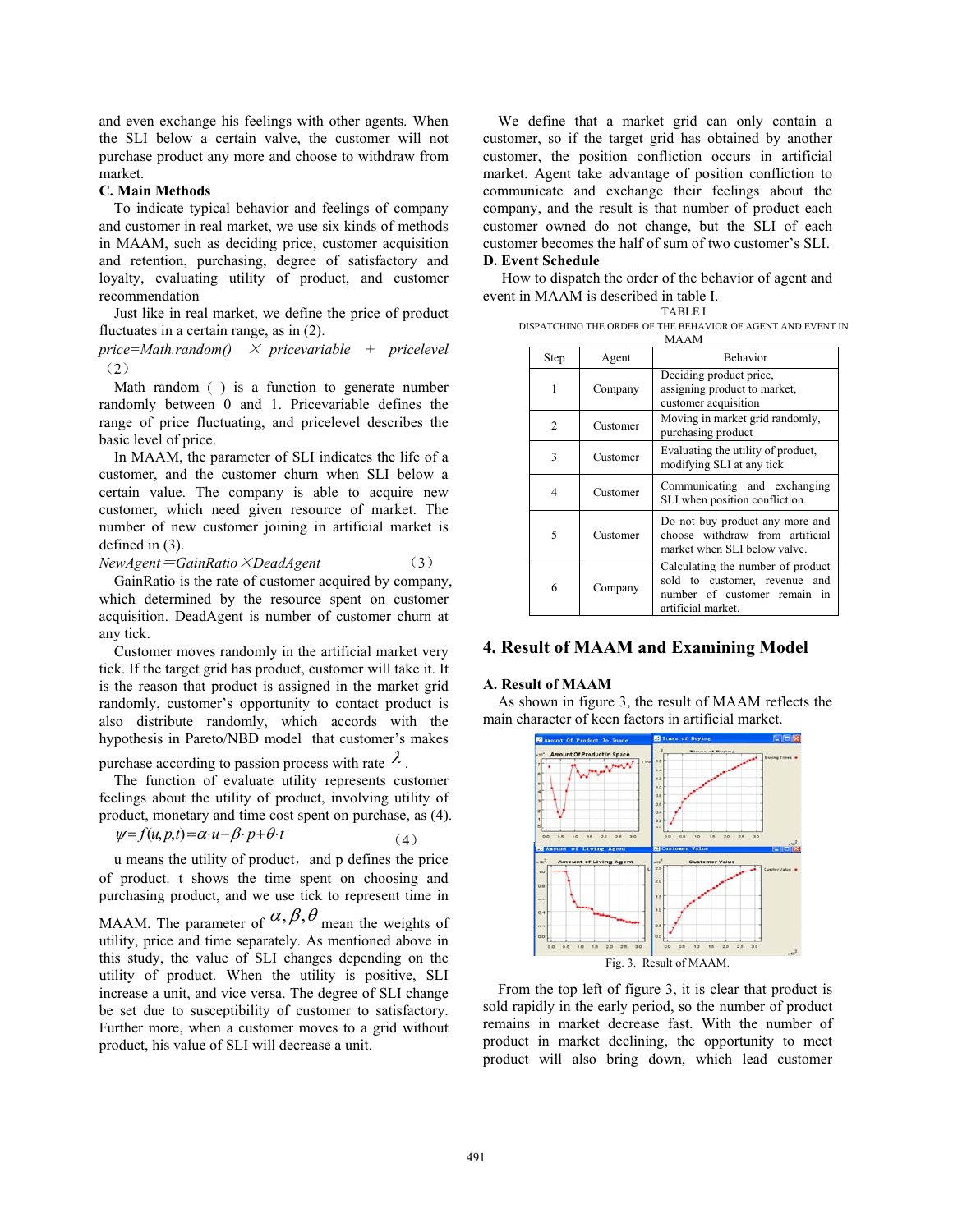dissatisfactory to company, and customer will choose to withdraw from market. That is what we can see from bottom left of figure 3, the amount of customer in artificial market reduces quickly from 50 ticks to 100 ticks, and then the speed of customer churn becomes slow. On the right of figure3, both times of buying and customer values are increase as the time goes on. However, the decreasing of curve's slope indicates that number of transaction and customer values go down at the same time unit.

#### **B. Examining Model**

1) Data: To validate the correctness and validity of MAAM, we compare the result of MAAM with the data from CRM database of a large, multinational company (ITCOM). The product categories in the database represent different spectra among high-technology products. For the product categories, the buyer and seller choose whether to develop their relationships, and there are significant benefits to maintaining a long-standing relationship for both buyers and sellers.

The data used in the study cover a four-year period from the beginning of 1998 to the end of 2001. All of the customers are new to the firms and made their first purchase from the manufacturer in the first quarter of 1998. A total of 12,024 prospects were contacted for potential acquisition, and of those, 2908 made at least one purchase in the first quarter of 1998. The average interpurchase time for an individual customer ranged between 1.5 and 21 months.

2) Comparison: The table II shows the result of TABLE II

|                  | MAAM      |          |            | <b>ITCOM</b> |          |            |
|------------------|-----------|----------|------------|--------------|----------|------------|
| tick             | <b>CR</b> | PF       | <b>CLV</b> | <b>CR</b>    | PF       | <b>CLV</b> |
| $\boldsymbol{0}$ | 64        | $\theta$ | $\theta$   | 95           | $\theta$ | $\theta$   |
| 150              | 29        | 19.9     | 44.7       | 37           | 11.0     | 14.6       |
| 300              | 24        | 14.8     | 65.9       | 21           | 10.7     | 34.3       |
| 500              | 18        | 10.0     | 74.3       | 17           | 10.7     | 49.7       |

COMPARE RESULT OF MAAM WITH ITCOM

1500 13 5.0 134.6 11 3.5 144.5  $CR =$  Number of Customer Retention,  $PF =$  Purchase Frequency, CLV Customer Lifetime Value. The unit of CLV is ten thousands of dollars.

700 16 7.8 81.3 14 9.6 64.7 1000 16 6.3 94.5 18 9.1 93.9

comparing MAAM and real market. From the curve of customer retention (CN), times of buying (BN) and customer values, it is clear that MAAM reflect the typical character of real market closely.

### **5. Implications on CLV**

 With the help of MAAM, we can do a serial of parallel experiments under controllable condition, which

will help us have an insight into how the main parameters in CLV function and CLV itself change in different conditions, such as company scale, size of customer base, customer satisfactory and loyalty index, and customer acquisition.

#### **A. Purchase Frequency**

An object of relationship marketing is to ensure future purchase transaction. Purchase frequency is not only a sign of the quality of a relationship (Anderson and Weitz 1992), but also a component of out CLV calculation. As we mentioned above, the decreasing of slope of times of buying curve indicates that purchase frequency of customer decrease along with time generally. And both the company scale and size of customer base has positive influence on purchase frequency of in the early phase of customer relationship, while the SLI and customer acquisition have not notable effects on customer purchase frequency.

#### **B. Customer Retention**

Customer retention is an imperative in modern business, and it is also a strategy whose objective is to keep a company's customers and to retain their revenue contribution. From the result of experiment, both the size of customer base and initial value of customer SLI only affect customer retention in the early, however, when tick greater than 500, its influence becomes insignificant. Another discover from these experiments is that susceptibility of customer to satisfactory has negative effect on customer retention. The reason is that lower susceptibility of customer to satisfactory means SLI decrease slowly even when the customer dissatisfy with the product or service, so the customer keeps the relationship with company for a long time.

#### **C. Customer Lifetime Value**

To inspect how the control capability affects CLV, we change one of the parameters of MAAM every time, such as company scale, size of customer base, susceptibility of customer to satisfactory, and customer acquisition. Firstly, the company scale has positive effect on CLV. So the more products put in market, the more opportunity for transaction, and create higher CLV in the long run. Secondly, the size of customer base also has positive effect on CLV. But the fact is that initial size of customer base only has influence on customer value at the beginning period. Thirdly, customer with lower susceptibility to satisfactory has longer lifetime, which indicates more chance to purchase in the future and higher CLV. Finally, if we set the parameter GainRatio equal to zero which means without new customer adds in market along with time, the number of customer remain declines rapidly. When tick  $= 129$ , all of the initial customer churn completely. At that condition, the CLV is quite lower, and the fact points out that it is very important to acquire new customer for company.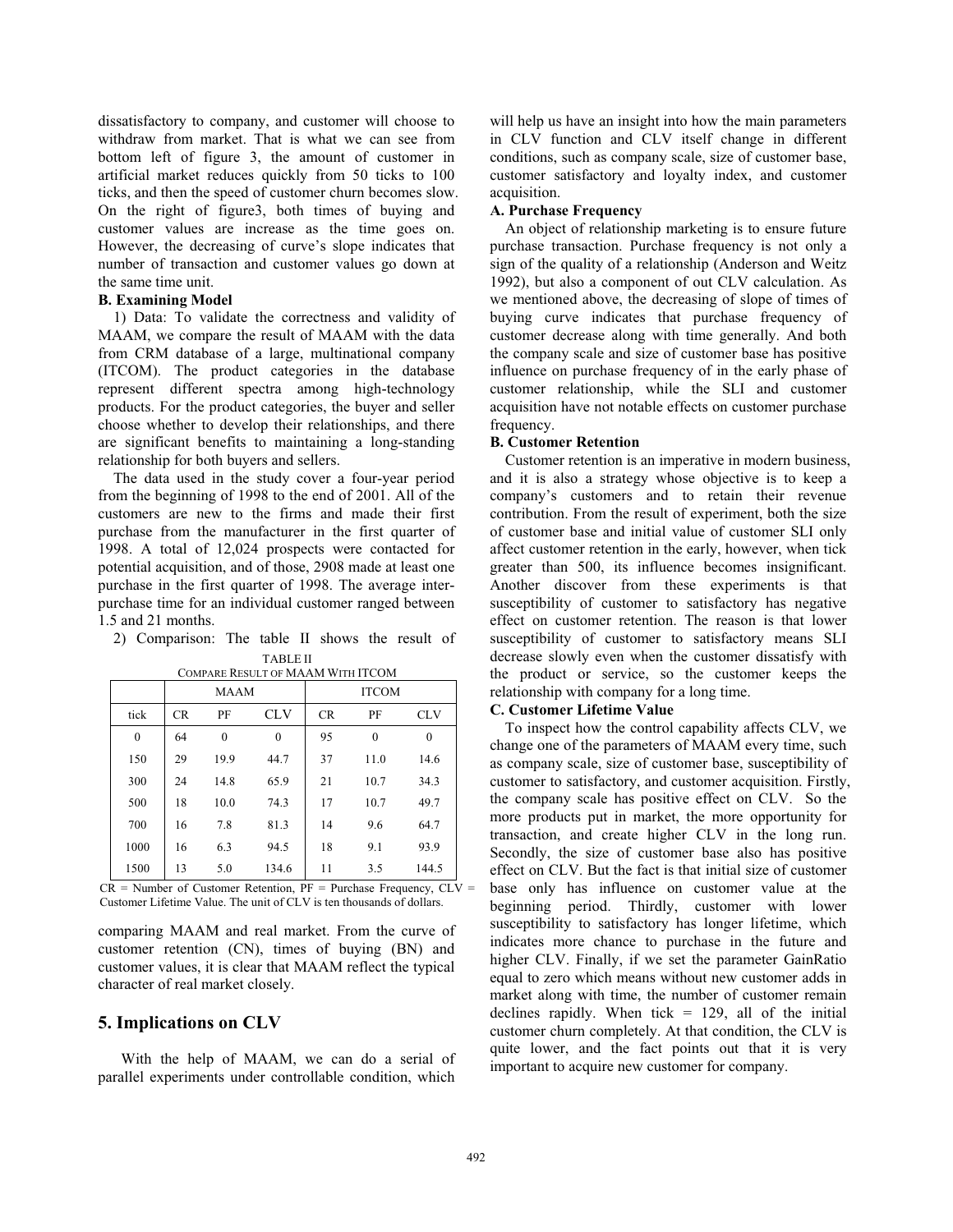### **6. Limitations and Further Research**

Despite the usefulness of the MAAM model, we realize that it has certain limitations. For example, there has only one company agent in artificial market, which can not describe the phenomena of market with competition. However, because we wish to find main rules and patterns between company and customer in real market, in this research we abstract the concept of market with one company agent.

Another caveat of this research is we study customer acquisition and retention separately. This separation is more easily to find the net effect of single factor. But in the reality, company often takes into account customer acquisition and retention together in practice. So we should consider those two factors at the same time and find the balance between customer acquisition and retention.

Finally, to arrive at empirical generalizations, additional research should investigate the detail mechanism about how customer relationship and CLV affect by customer feelings. The key limiting factor seems to be the unavailability of appropriate data that enable these kinds of tests. However, this research has taken a first step toward a more complete understanding of the drivers of customer relationship and CLV by using theory of CRM and technology of economic simulations.

#### **References**

- [1] Berger, Paul D., Ruth N. Bolton, Douglas Bowman, Elten Briggs, V. Kumar, A. Parasuraman, and Terry Creed, Marketing actions and the value of customer assets, Journal of Service Research, pp.39-54. Aug. 2002.
- [2] Bolton, Ruth, A dynamic model of the duration of the customer's relationship with a continuous service provider: the role of satisfaction, " Marketing Science, 17 (1), pp.45-65. 1998.
- [3] David C. Schmittlein, Donald G.Morrison, Richard Colombo, Counting your customers: who are they and what will they do next? Management Science, vol.33, pp.1-24. Jan. 1987.
- [4] Dwyer, R. Robert, Paul H Schurr, and Sejo Oh, Developing buyer-seller relationships, Journal of Marketing, 51, pp.11-27. Apr. 1987.
- [5] Fang meiqi, Zhang suren, Modeling and simulation for complex system. Beijing: China Renmin University Press, 2005, pp. 84-85.
- [6] Francesco Luna and Benedikt Stefansson, Economic simulations in SWARM: agent-based modeling and object oriented programming. Beijing: Social Science Documentation Publishing House, pp.122- 123. 2004.
- [7] J. M. Epstein and R. Axtell, Growing artificial societies. Cambridge, Massachusetts: Brookings Institution Press and MIT Press, 1996.
- [8] Jenkinson, A, Valuing your customers: from quality information to quality relationships. London: McGraw Hill, 1995.
- [9] Liu qian, Wang wenju, Simulation of adverseselection model in insurance markets, Journal of Capital University of Economics and Business, pp.29-35. May. 2005.
- [10] Reinartz, V. Kumar, On the profitability of long-life customers in a non-contractual setting: an empirical investigation and implications for marketing, Journal of Marketing, vol.64, pp.17-35, Oct. 2000.
- [11] Rindfleisch, Aric and Jan B. Heide, Transaction cost analysis: past, present, and future applications, Journal of Marketing, 61, pp.30-55. Oct. 1997.
- [12] Thomas, Jacquelyn S, A methodology for linking customer acquisition to customer retention, Journal of Marketing Research, 38, pp.262-68. May. 2001.
- [13] Verhoef, Peter C, Understanding the effect of customer relationship management efforts on customer retention and customer share development," Journal of Marketing, vol.67, pp.30– 45, Oct. 2003.
- [14] Werner Reinartz, Jacquelyn S. Thoms, V. Kumar, Balancing acquisition and retention resource to maximize customer profitability, Journal of Marketing, vol.69, pp. 63-79. Jan. 2005.
- [15] Werner Reinartz, Manfred Krafft, And Wayne D. Hoyer, The customer relationship management process: its measurement and impact on performance, Journal of Marketing Research, vol. 293, pp.293-305. Aug. 2004.

#### **Appendix**

### **A. Schedule Function iin MAAM**

The minimum unit of time is day, and we use one tick in MAAM to represent a day in reality. In Repast, the buildShedule function service as dispatcher to determine which event take place and interval between events.

public void buildSchedule(){

// print information in Repast output area.

System.out.println("Running BuildSchedule");

// initial and update the product, price and customer agent in market grid.

displaySurf.updateDisplay();

// begin the action of schedule from tick =  $0$ .

schedule.scheduleActionBeginning

(0,new ArtificialMarketStep());

// count the number of customer retention in artificial market very 10 ticks.